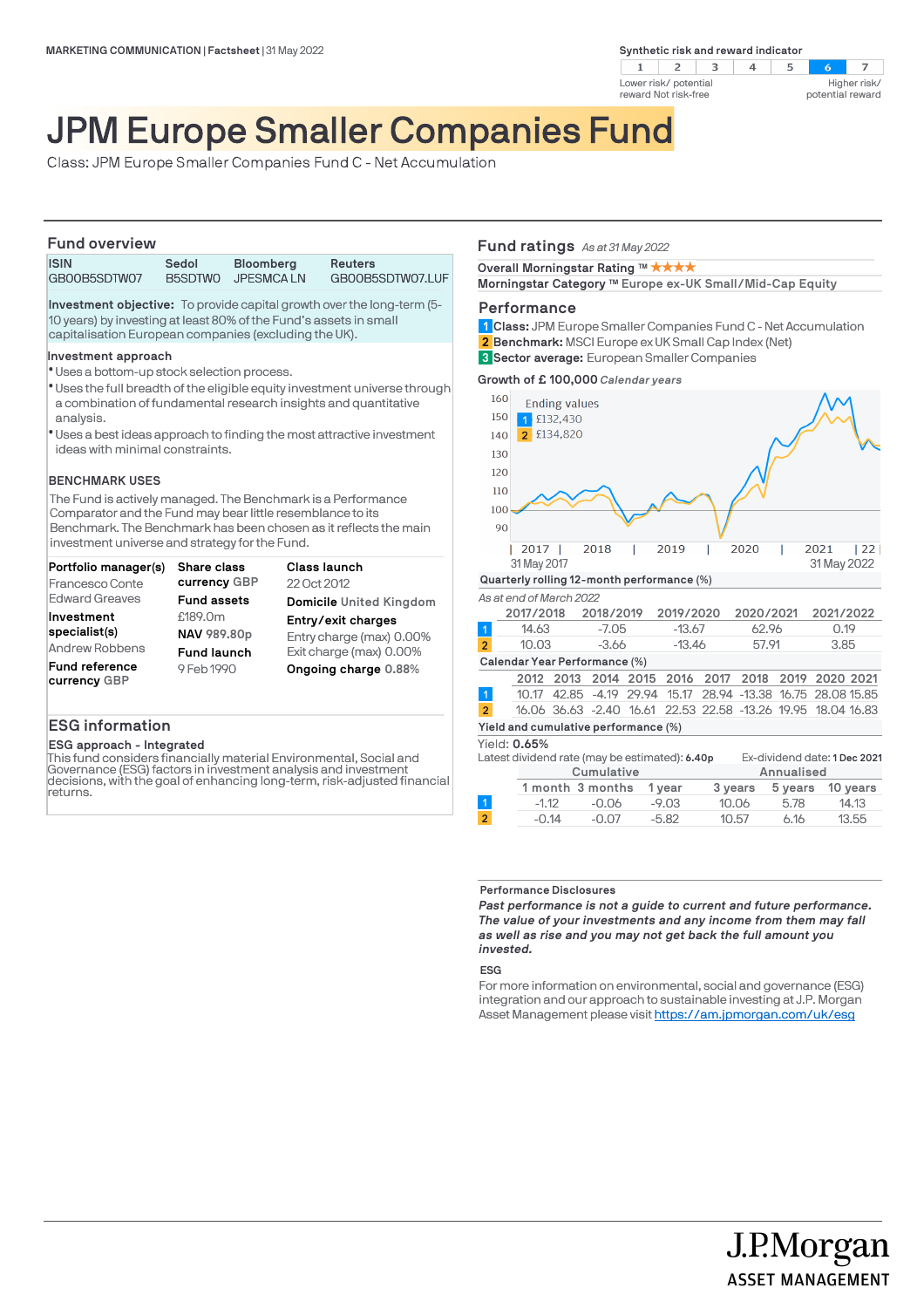# **Portfolio analysis**

| <b>Measurement</b>        | 3 years | 5 years |
|---------------------------|---------|---------|
| Correlation               | 0.97    | 0.96    |
| Alpha (%)                 | $-0.47$ | $-0.36$ |
| Beta                      | 1.13    | 1.10    |
| Annualised volatility (%) | 21.91   | 18.47   |
| Sharpe ratio              | 0.49    | 0.44    |
| Tracking error (%)        | 5.84    | 5.58    |
| Information ratio         | $-0.03$ | $-0.02$ |

# **Holdings**

| Top 10                    | Sector                                   | % of assets |
|---------------------------|------------------------------------------|-------------|
| Nexans                    | Capital Goods                            | 3.7         |
| Helvetia                  | Insurance                                | 3.6         |
| Alten                     | Software & Services                      | 3.6         |
| SPIE                      | Commercial &<br>Professional<br>Services | 3.5         |
| Ipsos                     | Media &<br>Entertainment                 | 3.5         |
| <b>ASR Nederland</b>      | Insurance                                | 3.3         |
| Unipol                    | Insurance                                | 3.0         |
| <b>PSP Swiss Property</b> | <b>Real Estate</b>                       | 2.8         |
| Baloise                   | Insurance                                | 2.7         |
| Bravida                   | Commercial &<br>Professional<br>Services | 2.6         |

**Market cap (%) (USD)**



- $38.40$  5 bn  $\approx$  10 bn
- 

 $\bigcirc$  1.05 < 1 bn

| Regions (%) | Compared to benchmark |         |  |
|-------------|-----------------------|---------|--|
| France      | 23.0                  | $+12.9$ |  |
| Italy       | 14.6                  | $+6.6$  |  |
| Switzerland | 13.0                  | $+0.2$  |  |
| Netherlands | 11.5                  | $+5.6$  |  |
| Sweden      | 11.1                  | $-6.0$  |  |
| Belgium     | 10.7                  | $+5.6$  |  |
| Germany     | 6.6                   | $-7.5$  |  |
| Spain       | 3.5                   | $-2.2$  |  |
| Denmark     | 2.8                   | $-2.1$  |  |
| Norway      | 0.0                   | $-7.0$  |  |
| Others      | 0.0                   | $-9.3$  |  |
| Cash        | 3.2                   | $+3.2$  |  |

| Sectors (%)                                 |      | Compared to benchmark |
|---------------------------------------------|------|-----------------------|
| Capital Goods                               | 27.1 | $+7.0$                |
| Insurance                                   | 12.7 | $+9.2$                |
| Real Estate                                 | 11.2 | $+1.7$                |
| Commercial & Professional<br>Services       | 11.0 | $+6.9$                |
| Media & Entertainment                       | 7.3  | $+3.9$                |
| Software & Services                         | 6.4  | $+1.5$                |
| Utilities                                   | 5.4  | $+1.7$                |
| Pharmaceuticals Biotechnology<br>& Life Sci | 3.3  | $-1.5$                |
| Consumer Durables & Apparel                 | 2.9  | $+0.3$                |
| Semiconductors &<br>Semiconductor Equipment | 2.5  | $-0.1$                |
| Others                                      | 7.0  | $-33.8$               |
| Cash                                        | 3.2  | $+3.2$                |